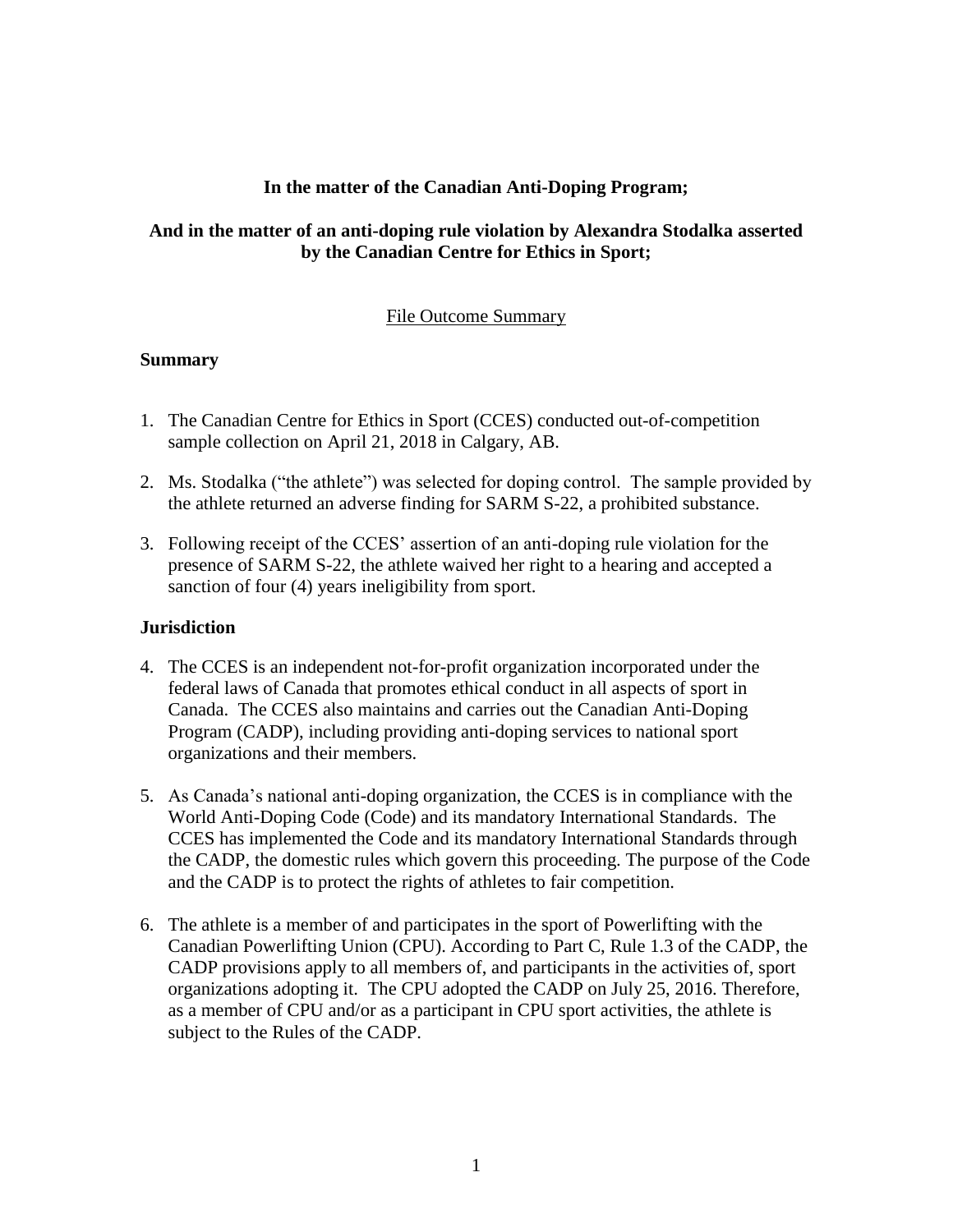# **Doping Control**

- 7. On April 21, 2018, the CCES conducted an out-of-competition doping control session in Calgary, AB pursuant to the CADP.
- 8. The athlete was notified for doping control and, together with the Doping Control Officer (DCO) from the CCES, completed the sample collection process. The athlete's sample code number was 4139306.
- 9. On April 24, 2018, the athlete's sample was received by World Anti-Doping Agency (WADA) accredited laboratory, the INRS-Institut Armand-Frappier (INRS), in Laval, OC.

### **Results Management**

- 10. An adverse analytical finding was reported by the INRS laboratory on May 25, 2018 for the presence of SARM S-22.
- 11. SARM S-22 is classified as a prohibited substance on the 2018 WADA Prohibited List.
- 12. On July 12, 2018, the CCES formally asserted a violation against the athlete for the presence of SARM S-22. As a result of the CCES' assertion, the athlete was also subject to a mandatory provisional suspension.
- 13. In accordance with CADP Rule 10.2.1, the standard sanction for an intentional doping violation involving the presence a prohibited substance (non-specified substance) is a four (4) year period of ineligibility.

### **Confirmation of Violation and Sanction**

- 14. On December 3, 2018, in response to the CCES' assertion, the athlete waived her right to a hearing and accepted the four (4) year period of ineligibility proposed by the CCES.
- 15. Therefore, the four (4) year sanction formally commenced on July 12, 2018 (the date the assertion was sent to the athlete) and will conclude on July 11, 2022.
- 16. The CCES now considers this case closed.